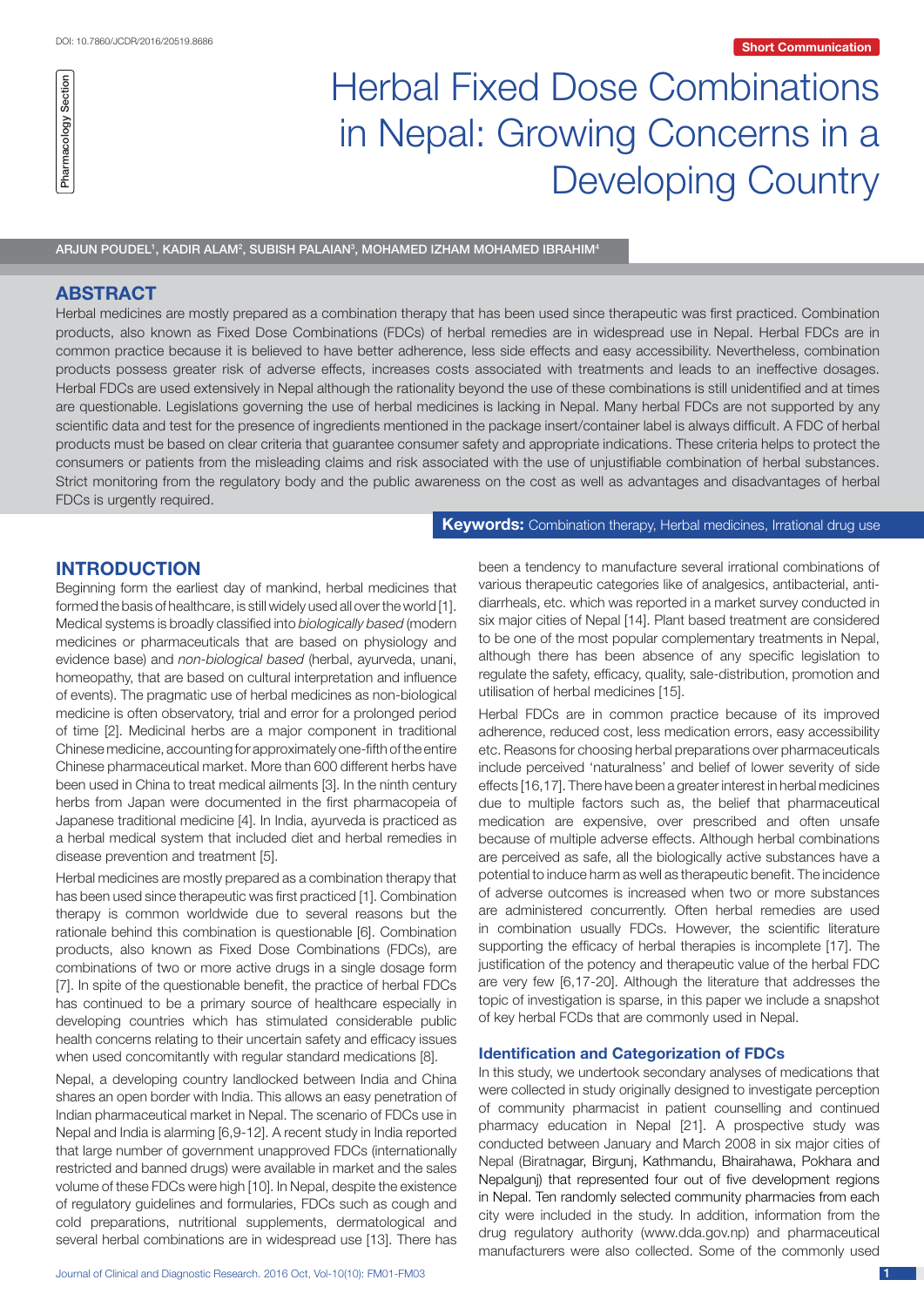| <b>Name</b>       | <b>Formulation</b> | Composition                                                                                                                                                                                                                                                                                                                                                                                                                                                                                                                                                                                      | Indication                                                                                                                                                | <b>Manufacturer</b>        |
|-------------------|--------------------|--------------------------------------------------------------------------------------------------------------------------------------------------------------------------------------------------------------------------------------------------------------------------------------------------------------------------------------------------------------------------------------------------------------------------------------------------------------------------------------------------------------------------------------------------------------------------------------------------|-----------------------------------------------------------------------------------------------------------------------------------------------------------|----------------------------|
| Adliv             | Syrup              | Bhringraj 250 mg + Bhumiya malaki 250 mg + Kalmegh 100 mg + 3<br>other combinations.                                                                                                                                                                                                                                                                                                                                                                                                                                                                                                             | Hepatitis, anorexia                                                                                                                                       | Albert David Ltd.          |
| Adliv forte       | Capsule            | Bhringraj 250 mg + Bhumiya malaki 250 mg + 2 other combinations.                                                                                                                                                                                                                                                                                                                                                                                                                                                                                                                                 | Cholelitholytics and hepatic<br>protectors                                                                                                                | Albert David Ltd.          |
| Amlycure D.S.     | Syrup              | Bhringraj 750 mg + Bhujamla 750 mg + Kasni 600 mg + 28 other<br>combinations                                                                                                                                                                                                                                                                                                                                                                                                                                                                                                                     | Hyperbilirubinemi, viral hepatitis,<br>appetite enhancer                                                                                                  | Aimil Pharmaceuticals Ltd. |
| Amycordial        | Tablet             | Ashok Ghan 50 mg + Lodhra Ghan 50 mg + Vanshlochan 30 mg +<br>Sudh Laksha 30 mg + Rasaunt 20 mg + Praval Pishti (AFI)1 20 mg +<br>Mukta Shukti + Bhasam (AFI)2 20 mg + Mandoor Bhasam (AFI)3 20<br>mg + Phitkari Sudh 10 mg + Bansa Patr Ghan 10 mg + Chikni Supari<br>50 mg + Shatavar 50 mg + Ashwagandha 45 mg + Manjith 30 mg<br>+ Jeevanti 30 mg + Nagkesar 30 mg + Draksh Kali 20 mg + Rakt<br>Chandan 20 mg + Kutaj 20 mg + Santra Chilka 20 mg<br>Mochras 20 mg + Chaulai Mool 20 mg + Gainda Patr 20 mg +<br>Amla 20 mg + Sunthi 15 mg + Phool Priyangu 10 mg + Excipients<br>$(A)$ Q.S | Menorrhagia, unexplained<br>infertility, pre-menstrual<br>syndrome, leucorrhoea & vaginitis                                                               | Aimil Pharmaceuticals Ltd. |
| Cystone           | Tablet             | Shilapuspha 130mg + Pasanabheda 98mg + Manjishtha 32mg +<br>Nagaramusta 32mg + Apamarga 32mg + Gojiha 32mg + Sahadevi<br>32mg + Shilajeet 26mg + Hajrul yahood bhasma 32mg                                                                                                                                                                                                                                                                                                                                                                                                                       | Prevention and treatment of<br>urolithiasis, crystalluria, prevention<br>of post lithotripsy, as an adjuvant<br>in chronic UTI, nonspecific<br>urethritis | Himalaya Herbal Healthcare |
| Cystone           | Syrup              | Gokshura 91mg + Punarnava 67mg + Manjishtha 32mg +<br>Pasanabheda 53 mg + Mustaka 42 mg + Kulattha 21 mg +<br>Shatavari Trikatu 20 mg + Ushira 21 mg + Karchura 14 mg<br>+Saindhava 50 mg + Suvarchika 42.5 mg +Yavakshara 5mg +<br>Narasara 2.5mg                                                                                                                                                                                                                                                                                                                                               |                                                                                                                                                           |                            |
| Dabur Honitus     | Syrup              | Tulsi 50 mg + Mulethi 50 mg + Banapsha 50 mg + 9 other<br>combinations                                                                                                                                                                                                                                                                                                                                                                                                                                                                                                                           | Relief from cough, sore throat                                                                                                                            | Dabur India Ltd.           |
| Gasex             | <b>Tablet</b>      | Prativisha 65 mg + cowrie bhasma 32 mg + Shankh bhasma 32 mg<br>+ 6 other combinations                                                                                                                                                                                                                                                                                                                                                                                                                                                                                                           | Dyspepsia, indigestion, flatulence,<br>abdominal distension and<br>belching                                                                               | Himalaya Drug Company      |
| Honitus           | Syrup              | Banphasa 50 mg + Basaku 25 mg + Kantakari 50 mg + 9 other<br>combinations.                                                                                                                                                                                                                                                                                                                                                                                                                                                                                                                       | Relief from cough, sore throat                                                                                                                            | Dabur India Ltd.           |
| Liv 52            | Tablet             | Himsra 65 mg + Kasani 65 mg + Mandura bhasma 33 mg<br>+ Kakamachi 32 mg + Arjuna 32 mg + Kasamarda 16 mg +<br>Biranjasipha 16 mg + Jhavuka 16 mg                                                                                                                                                                                                                                                                                                                                                                                                                                                 | Viral hepatitis, alcoholic liver<br>disease, pre-cirrhotic conditions<br>and early cirrhosis, anorexia, fatty<br>liver, jaundice                          | Himalaya Herbal Healthcare |
| Liv 52            | Syrup              | Himsra 34 mg + Kasani 34 mg + Mandura bhasma 16 mg +<br>Kakamachi 16 mg + Arjuna 16 mg + Kasamarda 8 mg + Biranjasipha<br>8 mg + Jhavuka 8 mg                                                                                                                                                                                                                                                                                                                                                                                                                                                    |                                                                                                                                                           |                            |
| Neeri             | Syrup              | Sudh Shilajeet 200 mg + Shwet Parpati 150 mg + Sheetal chini 100<br>$ma + 17$ other combinations                                                                                                                                                                                                                                                                                                                                                                                                                                                                                                 | Urinary calculi, urinary tract<br>infections, cystitis, burning<br>micturition                                                                            | Aimil Pharmaceuticals Ltd. |
| Rumalaya<br>Forte | Tablet             | Shallaki 240 mg + Guggulu Suddha 200 mg + 70 mg + Yashti-madhu<br>70 mg + Gokshura 60 mg + Guduchi 60 mg                                                                                                                                                                                                                                                                                                                                                                                                                                                                                         | Rheumatoid arthritis,<br>osteoarthritis, arthralgia, gout                                                                                                 | Himalaya Herbal Healthcare |
| Siotone           | Capsule            | Ashwagandha 550 mg + Kapikachu 100 mg + Purified Silajit 250 mg<br>+ 2 other combinations                                                                                                                                                                                                                                                                                                                                                                                                                                                                                                        | Loss of appetite, anorexia                                                                                                                                | Albert David Ltd.          |
|                   |                    | <b>[Table /Fig-1]:</b> Some of the registered herbal fixed dose combinations in Nepal and their compositions.                                                                                                                                                                                                                                                                                                                                                                                                                                                                                    |                                                                                                                                                           |                            |

herbal FDCs registered in Nepal and their compositions are shown in [Table/Fig-1].

## **Advantages and Disadvantages of Fixed Dose Combinations**

Many of these preparations contain their drugs in fixed combinations and therefore presumed to have some advantages and a few disadvantages. Some of the presumed advantages and disadvantages of FDCs are shown in [Table/Fig-2,3] respectively [6,7,22,23].

| SI. No.                                                                           | <b>Advantages of FDCs</b>                                                                                                                                                                    |  |
|-----------------------------------------------------------------------------------|----------------------------------------------------------------------------------------------------------------------------------------------------------------------------------------------|--|
|                                                                                   | Dosage schedules are made simpler so that it may improve compliance<br>and improve treatment outcomes.                                                                                       |  |
| 2                                                                                 | Reduces unintentional medication errors.                                                                                                                                                     |  |
| 3                                                                                 | Favors synergistic combinations (for e.g. trimethoprim/<br>sulfamethoxazole combination allows each drug to selectively interfere<br>with successive steps in bacterial folate metabolisms). |  |
| $\overline{4}$                                                                    | Supports easy medication management, handling and procurement.                                                                                                                               |  |
| 5                                                                                 | Reduced cost on manufacturing, packing and shipping.                                                                                                                                         |  |
| <b>[Table/Fig-2]:</b> Some of the presumed advantages of fixed dose combinations. |                                                                                                                                                                                              |  |

# **Is FDC of herbal drugs justifiable?**

The World Health Organization (WHO) has defined traditional medicine (including herbal drugs) as comprising therapeutic practices that have been in existence, often for hundreds of years, before the development and spread of modern medicine and are still in use today [24]. In phytotherapy fixed combination of herbal medicinal products are in widespread use. A FDC of herbal products must be based on clear criteria that guarantee consumer safety and appropriate indications. These criteria help to protect the consumers or patients from the misleading claims and risk associated with the use of unjustifiable combination of herbal substances [25]. Several studies suggest that the many ayurvedic preparations have no any proven efficacy and their combination cannot be justifiable [6].

| SI. No.                                                                              | <b>Disadvantages of FDCs</b>                                                                                                                                                                                                                             |  |  |
|--------------------------------------------------------------------------------------|----------------------------------------------------------------------------------------------------------------------------------------------------------------------------------------------------------------------------------------------------------|--|--|
|                                                                                      | Many times FDCs are more expensive than separate tablets.                                                                                                                                                                                                |  |  |
| $\mathfrak{p}$                                                                       | Requires a serious bioavailability testing such as in the case of rifampicin<br>used as FDC for tuberculosis.                                                                                                                                            |  |  |
| 3                                                                                    | If an individual observers any side effects or allergic reactions to at least<br>one component on FDCs, the combination must be discontinued and<br>replaced by separate tablets. This issue is however, also observed with<br>single dose formulations. |  |  |
| $\overline{4}$                                                                       | Inflexible dosing regimen makes it difficult to cater individual patient's needs.                                                                                                                                                                        |  |  |
| 5                                                                                    | Because of different elimination half-life of individual components,<br>pharmacokinetic property of FDCs cannot be adjusted easily.                                                                                                                      |  |  |
| <b>[Table/Fig-3]:</b> Some of the presumed disadvantages of fixed dose combinations. |                                                                                                                                                                                                                                                          |  |  |

#### **Herbal Fixed Dose Combinations Registered in Nepal**

In recent time, the use of herbal medicinal product and supplements has increased tremendously in Nepalese market. It is been noticed more than 50 new herbal pharmaceutical manufacturer and more than 500 herbal combinations product are been registered at Department of Drug Administration in past one decade [26]. Some of the registered herbal FDCs in Nepal and their compositions are listed in [Table/Fig-1].